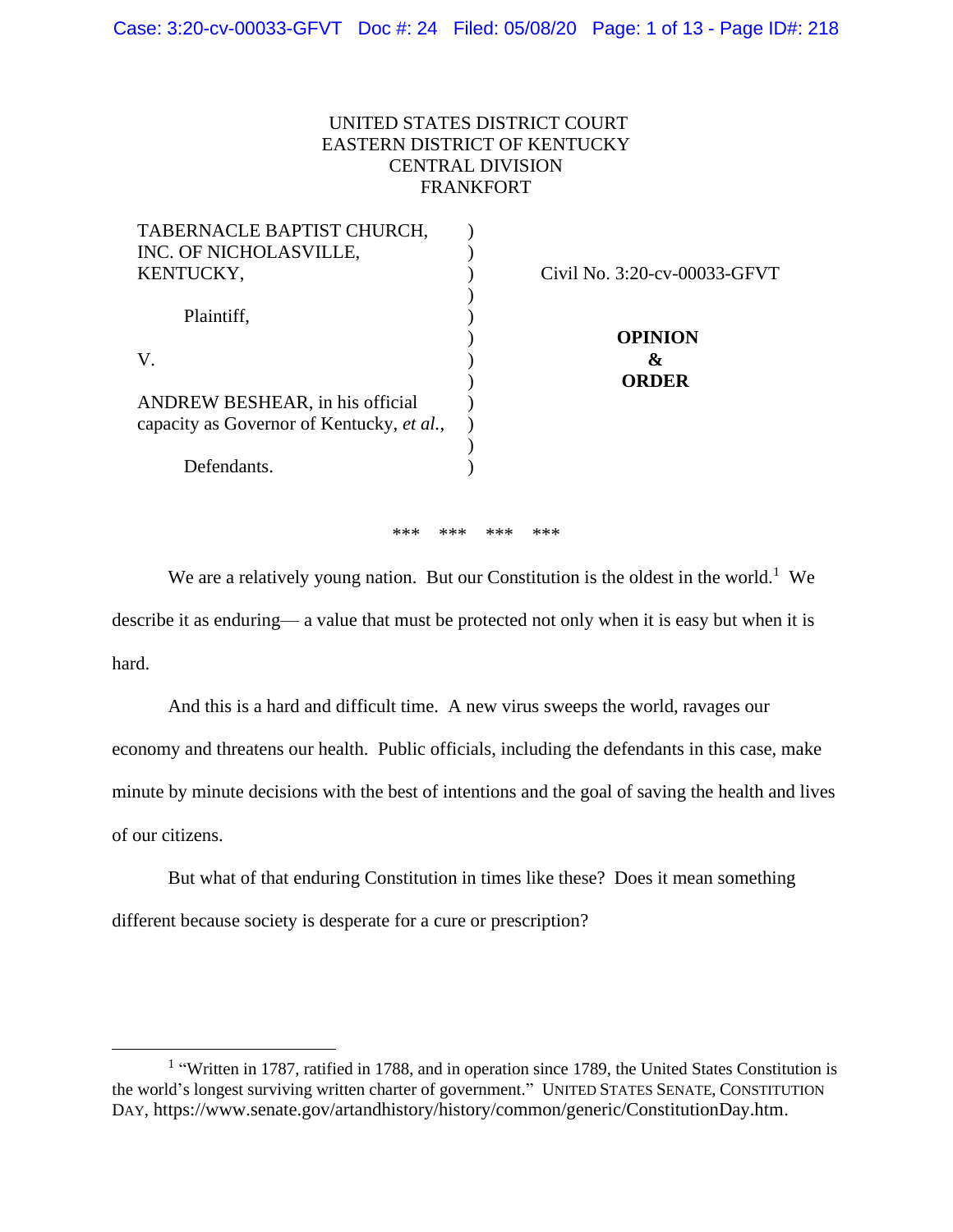Simply put, that is the question presented here. Tabernacle Baptist Church wants to gather for corporate worship. They want to freely exercise their deeply held religious belief about what it means to be a faithful Christian. For them, it is "essential" that they do so. And they want to invoke the Constitution's protection on this point.

But the governor, by executive order, has put a stop to that. He can do that, but he must have a compelling reason for using his authority to limit a citizen's right to freely exercise something we value greatly— the right of every American to follow their conscience on matters related to religion. As explained below, despite an honest motive, it does not appear at this preliminary stage that reason exists. Consequently, as explained below, the motions for a temporary restraining order are GRANTED.

**I**

To curb the spread of the coronavirus in the Commonwealth of Kentucky, Governor Andrew Beshear has issued a series of executive orders limiting social interaction between Kentuckians. Non-essential businesses are temporarily closed, restaurants are relegated to takeout only, and citizens have been asked to practice social distancing. The plaintiffs take exception to two of these protective measures. On March 19, 2020, as part of broader efforts to "flatten the curve,"<sup>2</sup> acting Secretary of the Cabinet for Health and Family Services Eric Friedlander issued an order prohibiting "mass gatherings." [R. 3-7.]. Per Secretary Friedlander's Order, mass gatherings include "any event or convening that brings together groups of individuals, including, but not limited to, community, civic, public, leisure, **faith-based**, or sporting events; parades;

<sup>&</sup>lt;sup>2</sup> The term "flatten the curve" refers to slowing the spread of the coronavirus through the population. The goal is to "reduce[] the number of cases that are active at any given time, which in turn gives doctors, hospitals, police, schools, and vaccine-manufacturers time to respond, without becoming overwhelmed." Siobhan Roberts, *Flattening the Coronavirus Curve*, The New York Times, https://www.nytimes.com/article/flatten-curve-coronavirus.html. The result is that, when plotted on a line graph, the rate of infection appears as a flattened curve rather than a steep peak.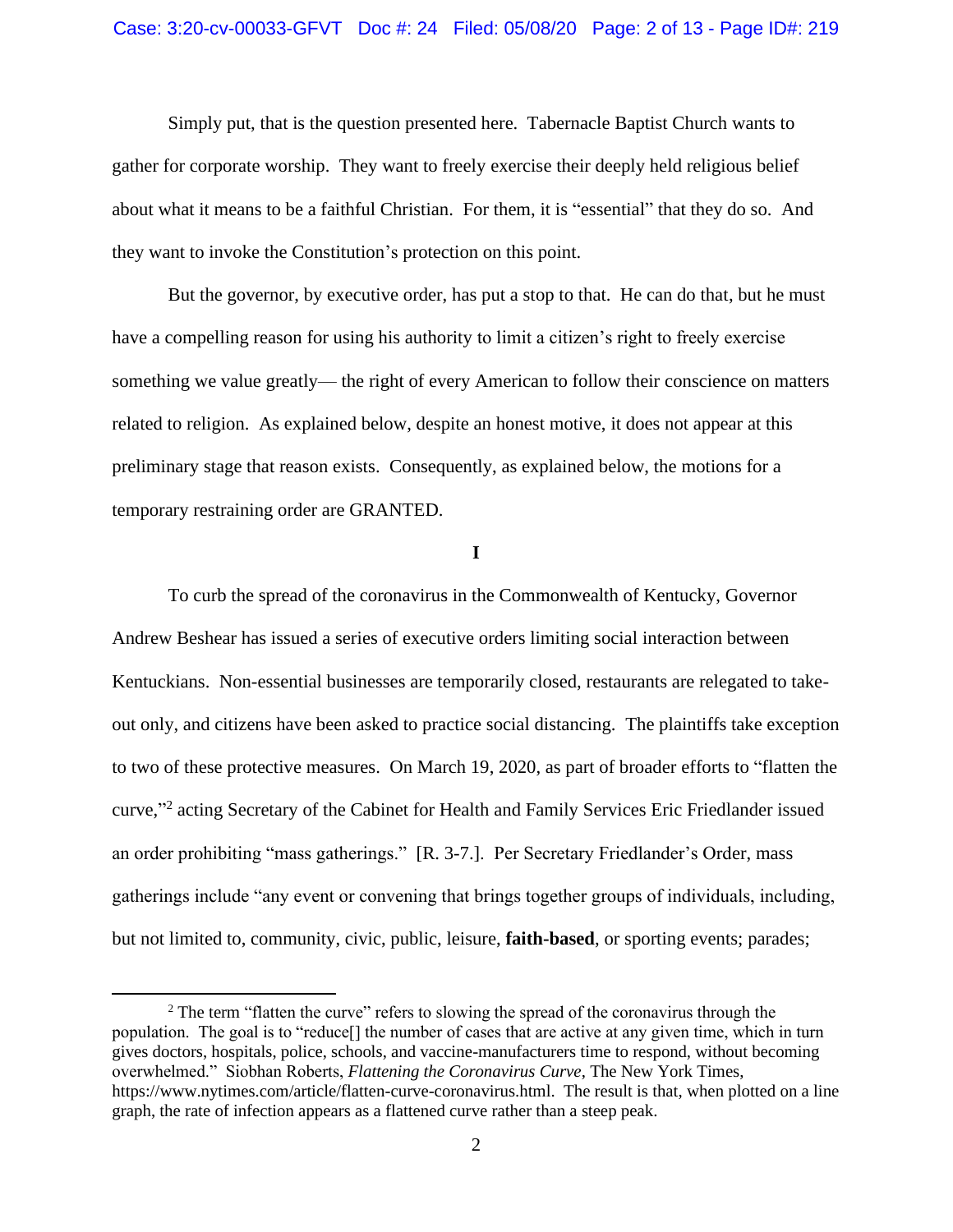concerts; festivals; conventions; fundraisers; and similar activities." *Id.* (emphasis added). Some activities which necessarily involve large groups of individuals were excluded. "[A]irports, bus and train stations, medical facilities, libraries, shopping malls and centers, or other spaces where persons may be in transit" were not included within the definition of "mass gathering," nor were "typical office environments, factories, or retail or grocery stores[.]" *Id.* 

Later, on March 25, 2020, Governor Beshear issued an executive order mandating all businesses which are not "life-sustaining" close. [R. 3-5.]. Religious organizations were excluded from the category of "life-sustaining," except to the extent they provide "food, shelter and social services." *Id.* Entities allowed to remain open included hardware stores, laundromats and dry cleaners, law offices, and liquor stores, provided they adhere to social distancing and hygiene guidelines. *See id.*

Plaintiff Tabernacle Baptist Church describes itself as "an independent, fundamental, Baptist church, independent of the world but dependent on the Word of God." *Id.* at ¶ 13. Since issuance of the above orders, Tabernacle has ceased holding in-person religious services. [R. 3-1 at 5.] Instead, Tabernacle has resorted to broadcasting services online via Facebook or holding drive-in services wherein congregants may listen to the service over their FM radio. *Id.* For Plaintiff, these substitutes offer cold comfort. "Tabernacle has a sincerely-held religious belief that online services and drive-in services do not meet the Lord's requirement that the church meet together in person for corporate worship." *Id.* For this reason, Tabernacle argues the foregoing Orders violate its First Amendment rights to free exercise of religion and freedom of assembly.<sup>3</sup> [R. 1.] Tabernacle argues it is likely to succeed on the merits of its claims because the orders are not narrowly tailored to serve the public health interest.

<sup>&</sup>lt;sup>3</sup> The executive order has yet to be enforced against Plaintiff Tabernacle. However, the Court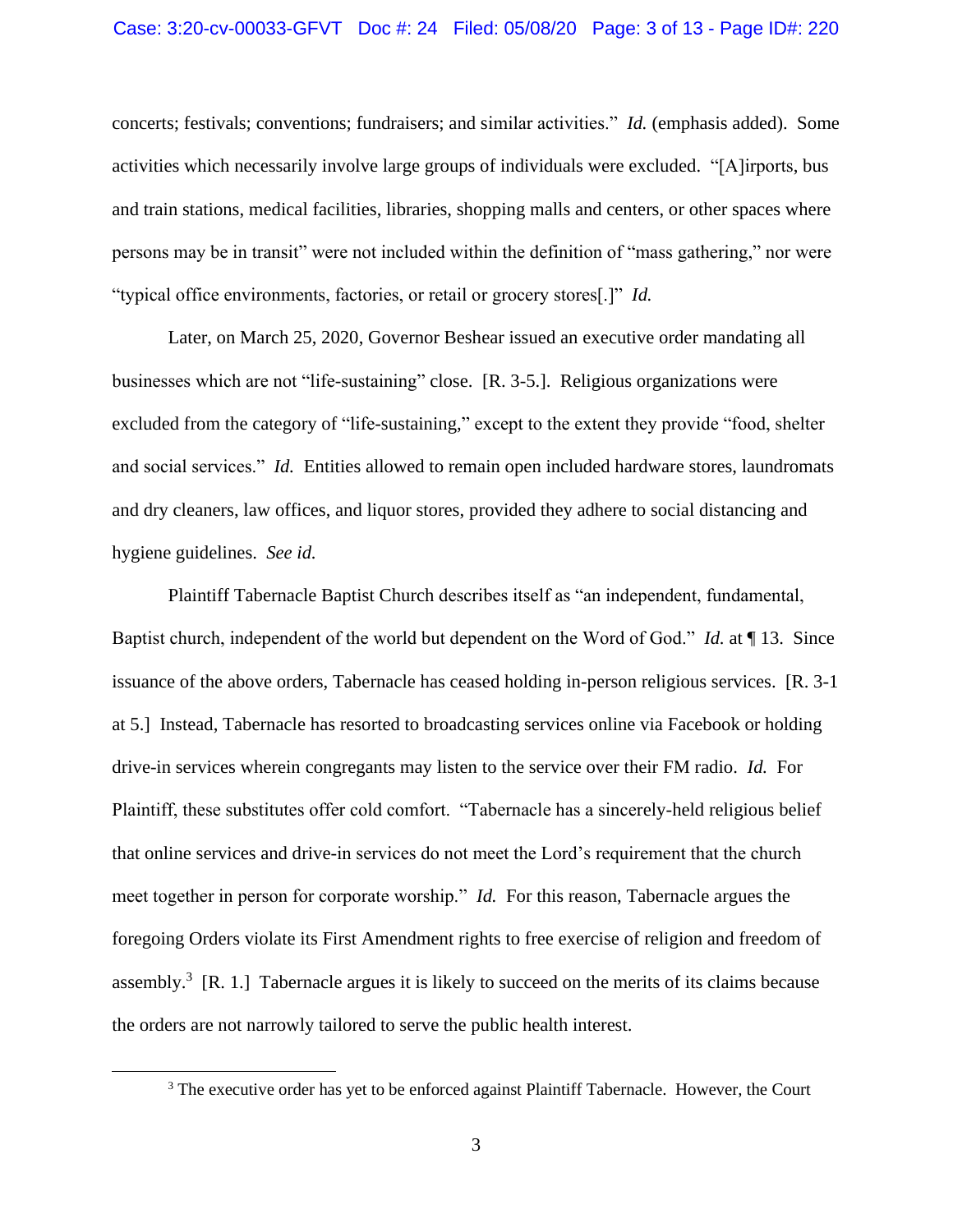Defendants dispute this characterization. Although not required in the context of ruling on a TRO, the Court held a telephone hearing this afternoon, shortly after the Defendants filed an appeal in a similar case. Counsel for Tabernacle, the Attorney General, Secretary Friedlander, and Governor Beshear participated in the call. Defendants argued the prohibition on mass gatherings is constitutional, because it is applicable to all mass gatherings generally. Further, the Defendants pointed out factual distinctions between the social interaction that takes place in a transactional setting, such as a grocery store, and the communal nature of religious services. The arguments made were substantive, not jurisdictional.

Notably, Tabernacle's is not the first challenge that has sought to enjoin the actions of Kentucky officials that curtailed residents' ability to participate in corporate worship. To date, three other district courts in Kentucky have considered whether to grant a temporary restraining order to enjoin government proscriptions on religious gatherings. In one case, the plaintiff church requested a TRO against the City of Louisville's prohibition on drive-in church services on Easter. *On Fire Christian Ctr., Inc. v. Fischer*, No. 3:20-CV-264-JRW, 2020 U.S. Dist.

notes that there is no issue at this preliminary stage concerning Tabernacle's ability to establish standing in this apparent pre-enforcement challenge. *McKay v. Federspiel*, 823 F.3d 862, 867 (6th Cir. 2016); *see also Michigan Gas Co. v. F.E.R.C.*, 115 F.3d 1266, 1269 (6th Cir. 1997) ("Standing 'is a qualifying hurdle that plaintiffs must satisfy even if raised sua sponte by the court.'"). To bring such a challenge, a plaintiff must sufficiently allege (1) "an intention to engage in a course of conduct arguably affected with a constitutional interest," (2) that is "proscribed by a [law]," and (3) "there exists a credible threat of prosecution thereunder." *Susan B. Anthony List v. Driehaus*, 573 U.S. 149, 159 (2014) (citation omitted). It is beyond dispute that the first two elements are easily met. As to the third element, the Court notes first that violation of the recently promulgated executive orders is a Class A misdemeanor under Kentucky law. *See* KRS § 39A.990; *see also* KRS § 532.020(2); KRS § 534.040 (setting forth the penalties for a Class A misdemeanor). And second, there is an established record of enforcement against churches that have violated the executive order in the same way Tabernacle proposes*. See Maryville Baptist*, 2020 U.S. App. LEXIS 14213, at \*1 (6th Cir. May 2, 2020); *Roberts*, 2020 U.S. Dist. LEXIS 77987, at \*2 (E.D. Ky. May 4, 2020). Thus, it appears that Tabernacle also meets this third and final element. In sum, on the limited record before the Court, it appears that Tabernacle meets each element of the pre-enforcement standing analysis and, notably, the Governor has advanced no argument to the contrary. Indeed, the Governor, to this point in the litigation, evinces an intent to continue enforcing the orders at issue.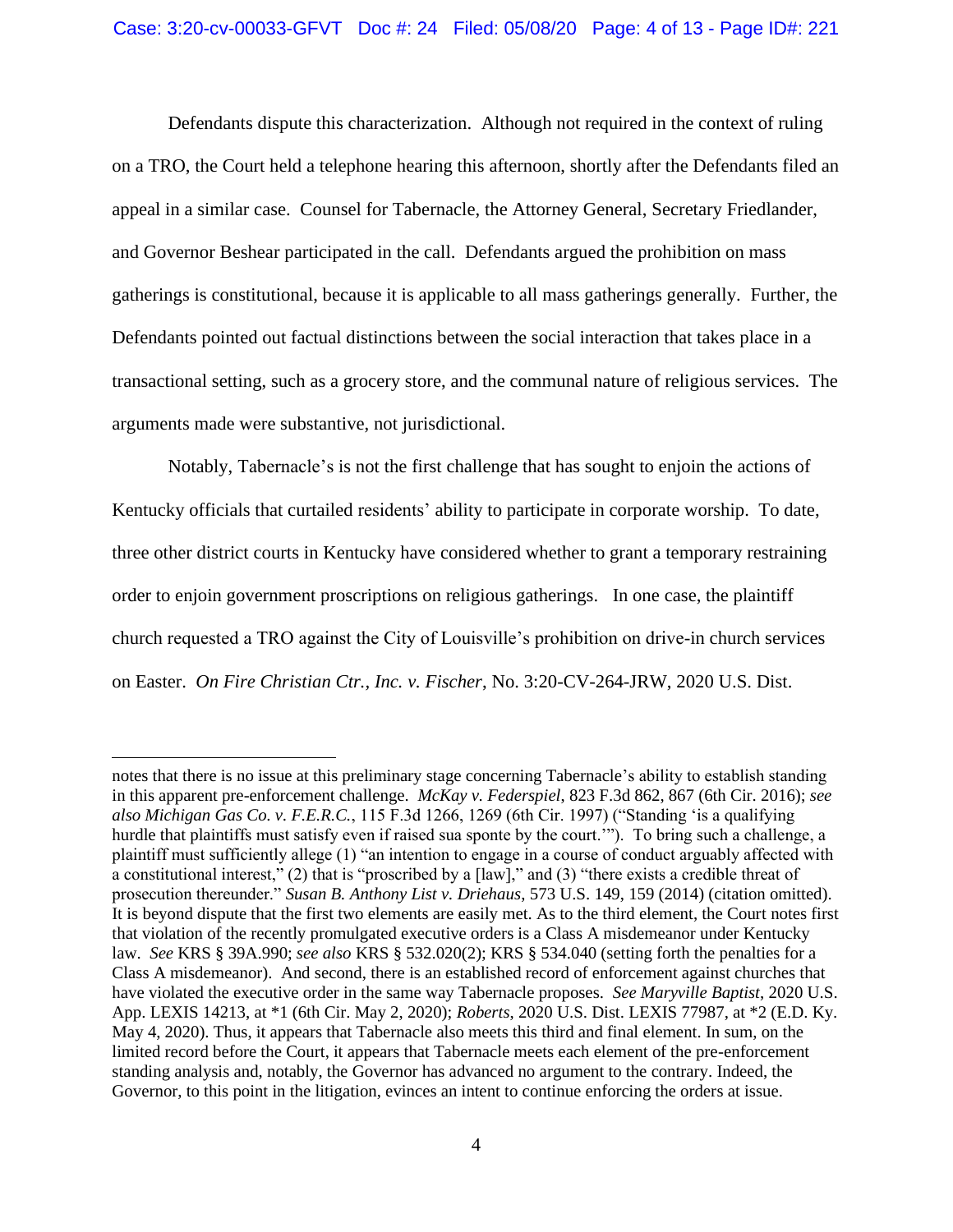LEXIS 65924 (W.D. Ky. Apr. 11, 2020). The other two cases centered on the constitutionality of Governor Beshear's executive orders. *See Roberts v. Neace*, No. 2:20-CV-054-WOB, 2020 U.S. Dist. LEXIS 77987 (E.D. Ky. May 4, 2020); *Maryville Baptist Church, Inc. v. Beshear*, No. 3:20-CV-278-DJH, 2020 U.S. Dist. LEXIS 70072 (W.D. Ky. Apr. 18, 2020). Appeals are pending before the Sixth Circuit in each of these latter cases. In *Roberts*, plaintiffs have moved for an injunction pending appeal that would permit them to attend in-person church services this Sunday. [*Roberts, et al. v. Neace, et a.*, 2:20-54-WOB-CJS, R. 56.] The Plaintiffs in *Maryville Baptist* are awaiting a district court ruling on their motion to enjoin the Governor's prohibition on mass gatherings as it applies to in-person religious services while their appeal remains pending. *Id.* 

While instructive, this Court is not bound by the decisions of the district courts in those cases. *See Camreta v. Greene*, 563 U.S. 692, 709 n. 7 (2011); *Ohio A. Philip Randolph Inst. v. Larose*, 761 F. App'x 506, 514 n. 4 (6th Cir. 2019) ("[T]ypically district court judges are not bound by previous decisions of other judges within the same district."). Ultimately, the constitutionality of these governmental actions will be resolved at the appellate level, at which point the Sixth Circuit will have the benefit of the careful analysis of the various district courts, even if we disagree.

#### **II**

Rule 65 allows the Court to issue a TRO without notice to the other party only if "(A) specific facts in an affidavit or a verified complaint clearly show that immediate and irreparable injury, loss, or damage will result to the movant before the adverse party can be heard in opposition; and (B) the movant's attorney certifies in writing any efforts made to give notice and the reasons why it should not be required." Fed. R. Civ. P. 65(b)(1). As noted, the Governor and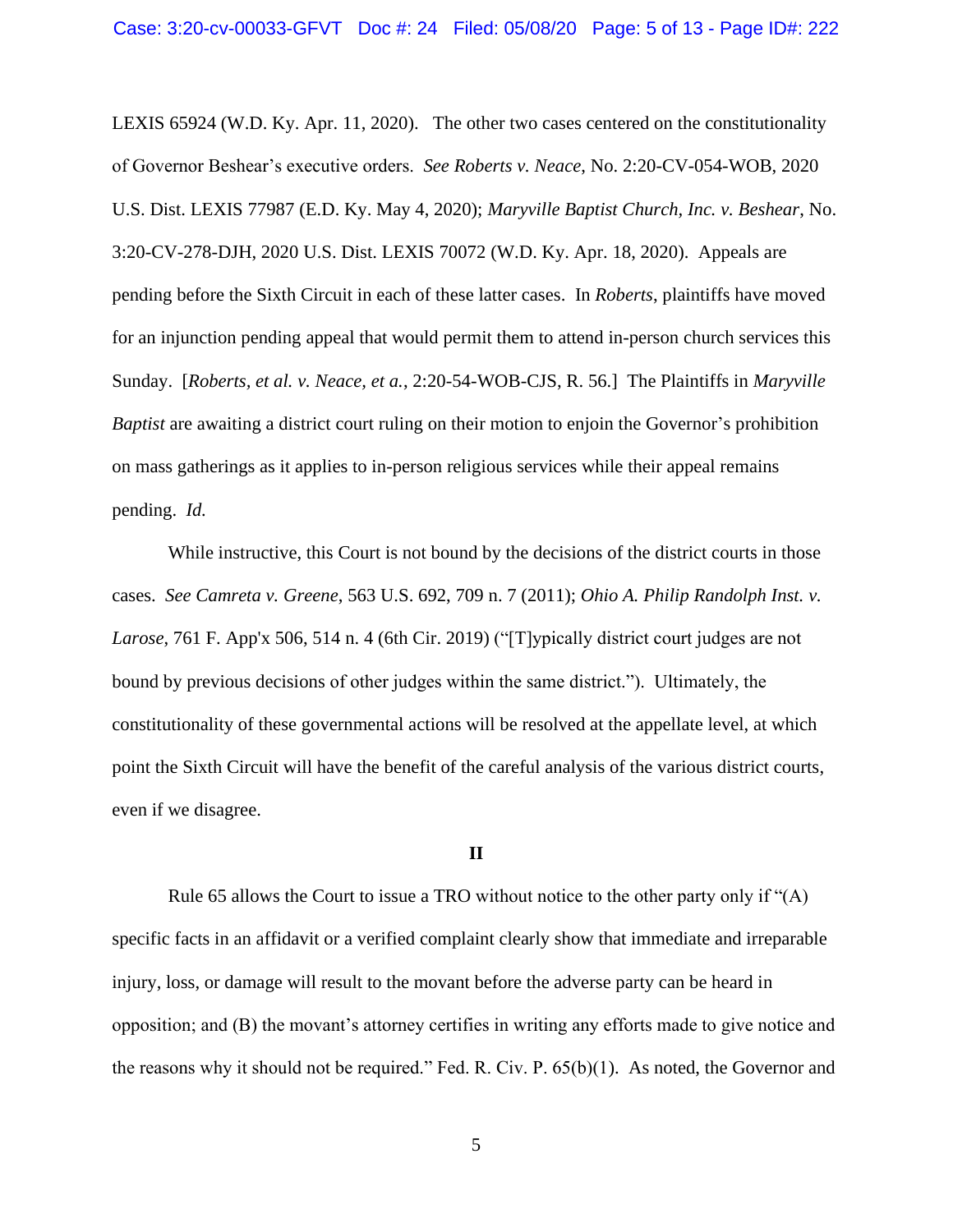Secretary Friedlander filed an appearance, and participated in a hearing held earlier today. Additionally, although the Governor has not yet prepared a response to the instant motion, the Court considered briefing filed by the defendants in other, similar challenges to the prohibition on mass gatherings as it pertains to religious services, and provided at the Court's request. In determining whether to issue a TRO, the Court examines: 1) whether the movant has shown a strong likelihood of success on the merits; 2) whether the movant will suffer irreparable harm if the injunction is not issued; 3) whether the issuance of the injunction would cause substantial harm to others; and 4) whether the public interest would be served by issuing the injunction. *Overstreet v. Lexington–Fayette Urban County Government*, 305 F.3d 566, 573 (citations omitted).

"[A] temporary restraining order is an extraordinary remedy designed for the limited purpose of preserving the status quo pending further proceedings on the merits[.]" *Stein v. Thomas*, 672 Fed. App'x 565, 572 (6th Cir. 2016). This is because "our entire jurisprudence runs counter to the notion of court action taken before reasonable notice and an opportunity to be heard has been granted both sides of a dispute." *Reed v. Cleveland Bd. of Educ.*, 581 F.2d 570, 573 (6th Cir. 1978) (quoting *Granny Goose Foods, Inc. v. Teamsters*, 415 U.S. 423, 439 (1974)). Thus, Tabernacle must show that the foregoing preliminary injunction factors are met, and that immediate, irreparable harm will result if the TRO is not issued.

#### **A**

The First Amendment provides that "Congress shall make no law respecting an establishment of religion, or exercising the free exercise thereof," with few exceptions. U.S. Const. amend. 1. "When constitutional rights are threatened or impaired, irreparable injury is presumed." *ACLU Fund of Mich. v. Livingston Cnty.*, 796 F.3d 636, 649 (6th Cir. 2015)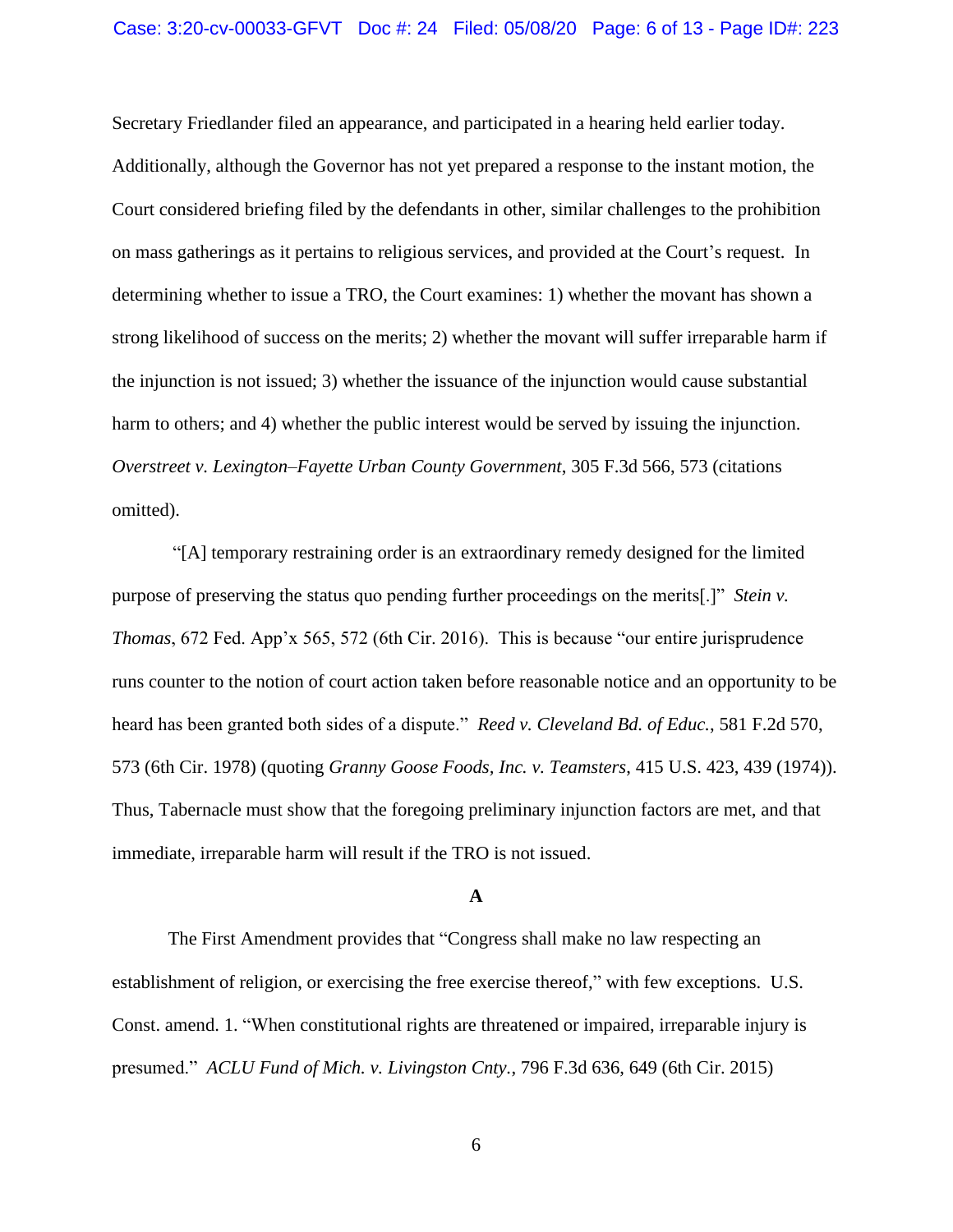#### Case: 3:20-cv-00033-GFVT Doc #: 24 Filed: 05/08/20 Page: 7 of 13 - Page ID#: 224

(internal citations omitted). The Supreme Court has held "[t]he loss of First Amendment freedoms, for even minimal periods of time, unquestionably constitutes irreparable injury." *Elrod v. Burns*, 427 U.S. 347, 373 (1976). This is precisely what Tabernacle alleges: violation of its First Amendment rights, specifically its right to exercise its religion and the right to freely assemble. [R. 1; R. 3-1.] Sixth Circuit precedent establishes that, "when a party seeks a preliminary injunction on the basis of a . . . violation of the First Amendment, the likelihood of success on the merits often will be the determinative factor." *Jones v. Caruso*, 569 F.3d 258, 265 (6th Cir. 2009).

Of course, "[t]he possession and enjoyment of all rights are subject to such reasonable conditions as may be deemed by the governing authority of the country essential to the safety, health, peace, good order and morals of the community." *Crowley v. Christensen*, 137 U.S. 86, 89 (1890). The question becomes, then, whether the mass gathering prohibition issued by Governor Beshear amounts to "reasonable conditions" on Kentuckians' constitutional right to free exercise of their sincerely-held religious beliefs. Context is important. The orders at issue do not simply restrict religious expression; they restrict religious expression in an attempt to protect the public health during a global pandemic. As a result, the Court is tasked with identifying precedent in unprecedented times.

Defendant Governor Beshear and other courts have looked to *Jacobson v. Massachusetts*, 197 U.S. 11 (1905). *See In re Abbott*, 954 F.3d 772 (5th Cir. 2020); *Adams & Boyle, P.C. v. Slatery*, 2020 U.S. App. LEXIS 13357 (6th Cir. Apr. 24, 2020); *On Fire Christian Ctr. v. Fischer*, 2020 U.S. Dist. LEXIS 65924, \*16–17 (W.D. Ky. Apr. 11, 2020). There, the Supreme Court considered whether, when faced with an outbreak of smallpox, the city of Cambridge could constitutionally require its adult residents to receive vaccinations against the disease. *See*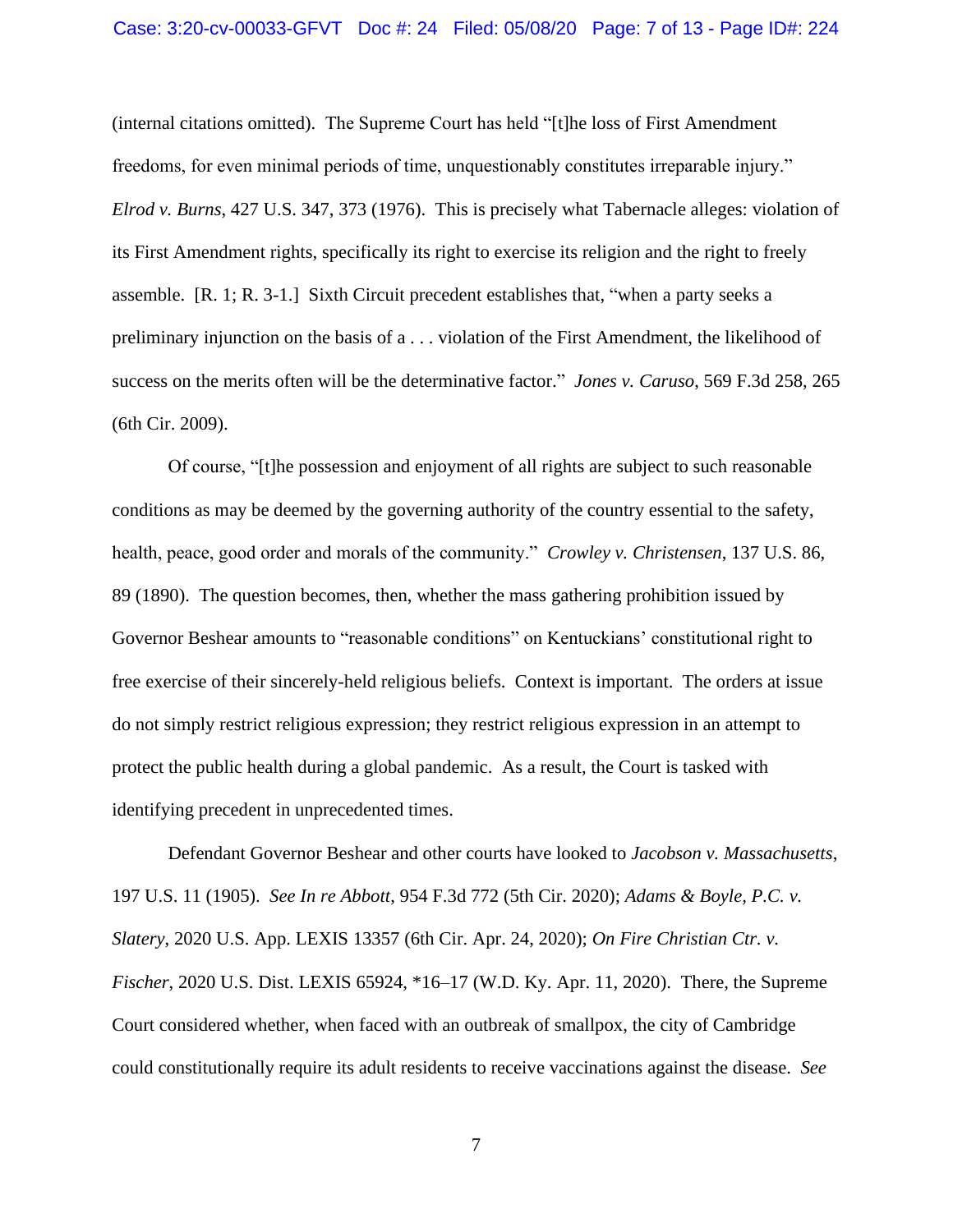*Jacobsen*, 197 U.S. at 25–26. Those who refused to vaccinate were subjected to a fine. *Id.* at 26.

Although the defendant argued the law was an invasion of his liberty and violative of due

process, the Supreme Court upheld the vaccination requirement based on public health concerns.

*Id.* at 39.

Though over a century old, *Jacobson* is arguably the case that most directly speaks to "the expanded scope of a state's police power during times of public health crises[.]" *Adams & Boyle, P.C.*, 2020 U.S. Dist. LEXIS 13357 at \*17. The Fifth Circuit has distilled *Jacobson*'s analysis into a clearer, multi-factor test:

The bottom line is this: when faced with a society-threatening epidemic, a state may implement emergency measures that curtail constitutional rights so long as the measures have at least some "real or substantial relation" to the public health crisis and are not "beyond all question, a plain, palpable invasion of rights secured by the fundamental law." Courts may ask whether the state's emergency measures lack basic exceptions for "extreme cases," and whether the measures are pretextual—that is, arbitrary or oppressive." At the same time, however, courts may not second-guess the wisdom or efficacy of the measures.

*In re Abbott*, 954 F.3d 772, 784–85 (5th Cir. 2020) (internal citations omitted); *see also Adams & Boyle, P.C. v. Slatery*, 2020 U.S. App. LEXIS 13357 (6th Cir. Apr. 24, 2020) (applying the foregoing factors to the Governor of Tennessee's directive to "postpone surgical and invasive procedures that are elective and non-urgent" including abortions). The *Jacobson* test gives states considerable leeway in enacting measures during public health emergencies. However, "even under *Jacobson*, constitutional rights still exist." *On Fire Christian Ctr.*, 2020 U.S. Dist. LEXIS 65924 at \* 15. And while courts should refrain from second-guessing the efficacy of a state's chosen protective measures, "an acknowledged power of a local community to protect itself against an epidemic . . . might go so far beyond what was reasonably required for the safety of the public, as to authorize or compel the courts to interfere[.]" *Jacobson*, 197 U.S at 28.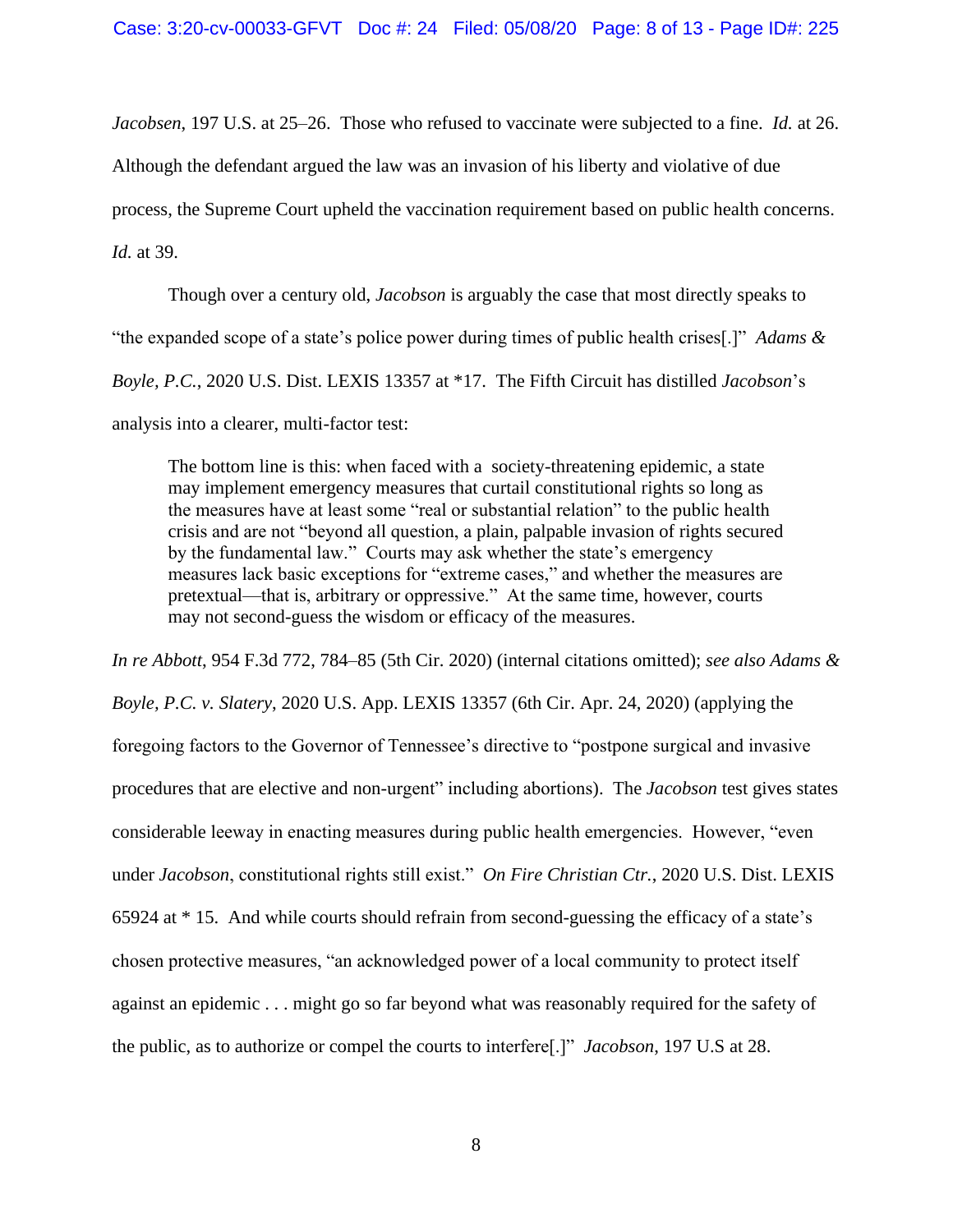Here, not only has Tabernacle alleged an irreparable injury, but Tabernacle is likely to succeed on the merits of its federal constitutional claim. Defendant does not dispute that the challenged orders place a burden on the free exercise of religion in Kentucky. A law that incidentally burdens religion, but "that is neutral and of general applicability need not be justified by a compelling government interest[.]" *Church of Lukumi Babalu Aye v. City of Hialeah*, 508 U.S. 520, 531 (1993). If a law is not neutral or generally applicable, then it "must be justified by a compelling governmental interest and must be narrowly tailored to advance that interest." *Id.* 531–32. Even viewed through the state-friendly lens of *Jacobson*, the prohibition on religious services presently operating in the Commonwealth is "beyond what was reasonably required for the safety of the public." *Jacobson*, 197 U.S. at 28.

The Sixth Circuit recently addressed a similar challenge to Kentucky's prohibition on religious services. *See Maryville Baptist Church, Inc. v. Beshear*, 2020 U.S. App. LEXIS 14213 (6th Cir. May 2, 2020). Maryville Baptist Church held a drive-in service on Easter Sunday. But, pursuant to the prohibition on mass gatherings and executive order closing non-essential businesses—the same orders challenged in this case—"Kentucky State Police arrived in the parking lot and issued notices to the congregants that their attendance at the drive-in service amounted to a criminal act." *Id.* at \*3. On appeal, the Sixth Circuit considered whether to stay the district court's order denying Maryville Baptist Church's motion to enjoin enforcement of these restrictions. *Id.* In its analysis, the Court observed that Maryville Baptist was likely to succeed on the merits of its claim because "[t]he way the orders treat comparable religious and non-religious activities suggests that they do not amount to the least restrictive way of regulating the churches." *Id.* at \*7.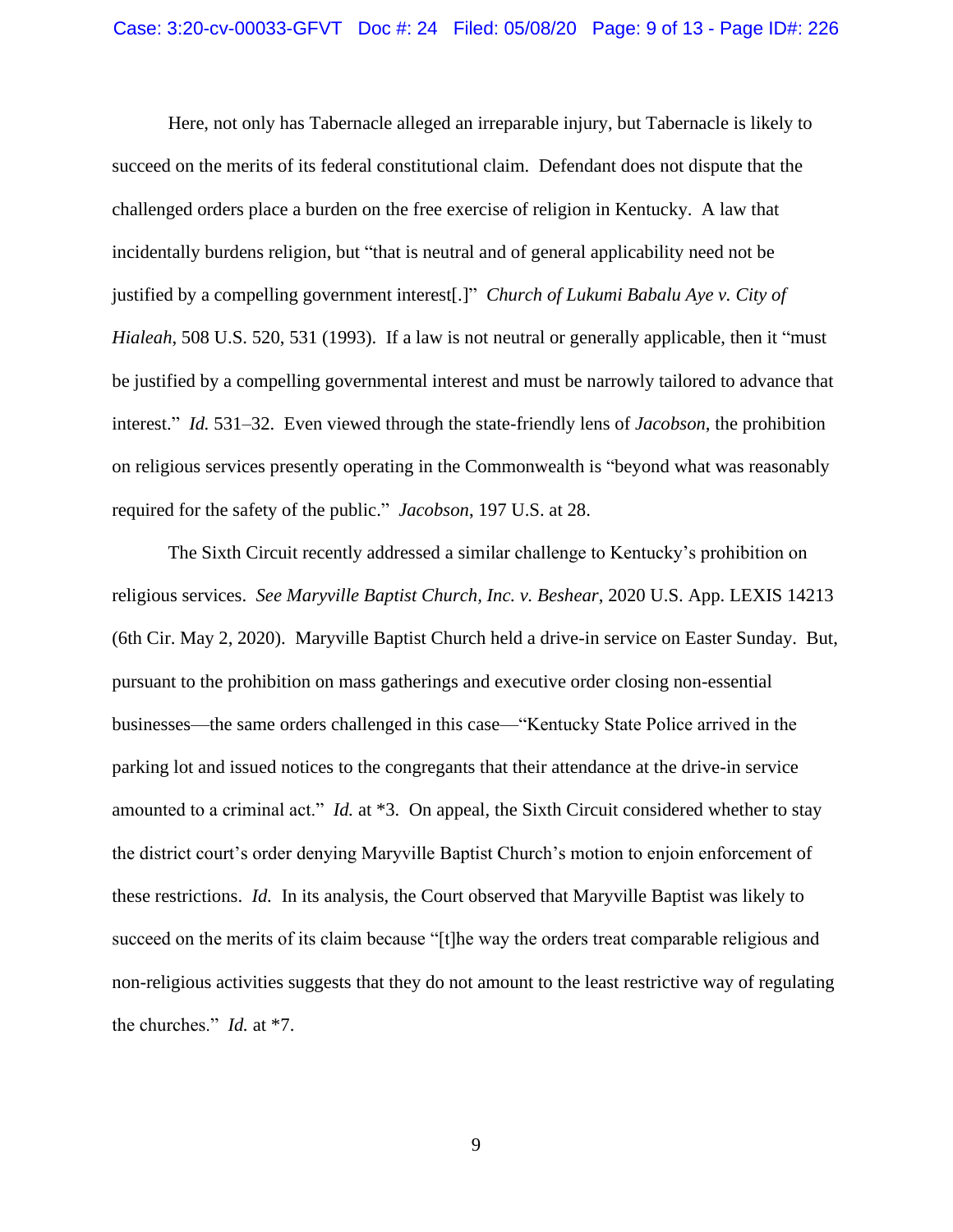Ultimately, the Sixth Circuit opted to enjoin enforcement of the orders only as they pertained to drive-in services. *Id.* at \* 15. *Maryville Baptist* does not decide this case, but it is indicative of what might come. It follows that the prohibition on in-person services should be enjoined as well. The restrictions which the Sixth Circuit criticized as "inexplicably applied to one group and exempted from another" are the same restrictions Tabernacle challenges today. *Id.* at \*11. And, as the Sixth Circuit recognized, "many of the serial exemptions for secular activities pose comparable public health risks to worship services." *Id.* at \*10. The prohibition on mass gatherings is not narrowly tailored as required by *Lukumi.* There is ample scientific evidence that COVID-19 is exceptionally contagious. But evidence that the risk of contagion is heightened in a religious setting any more than a secular one is lacking. If social distancing is good enough for Home Depot and Kroger, it is good enough for in-person religious services which, unlike the foregoing, benefit from constitutional protection.

Finally, the Court is cognizant that absent a temporary restraining order today, congregants Tabernacle Baptist will be forced to forego in-person service this Sunday. Tabernacle states it "is committed to physically gathering its congregants in person in its sanctuary in a manner consistent with social distancing precautions in order to ensure the safety and well-being of its congregants." [R. 3-1 at 4.] And, should they be permitted to gather, Tabernacle has said it will follow the Center for Disease Control's guidelines on mass gatherings. *Id.* On this condition, the Court will GRANT Plaintiff's Motion for Temporary Restraining Order.

**B**

Plaintiffs have established a likelihood of success on the merits with respect to their free exercise claim, and the Court grants their motion for a TRO on that basis. The likelihood of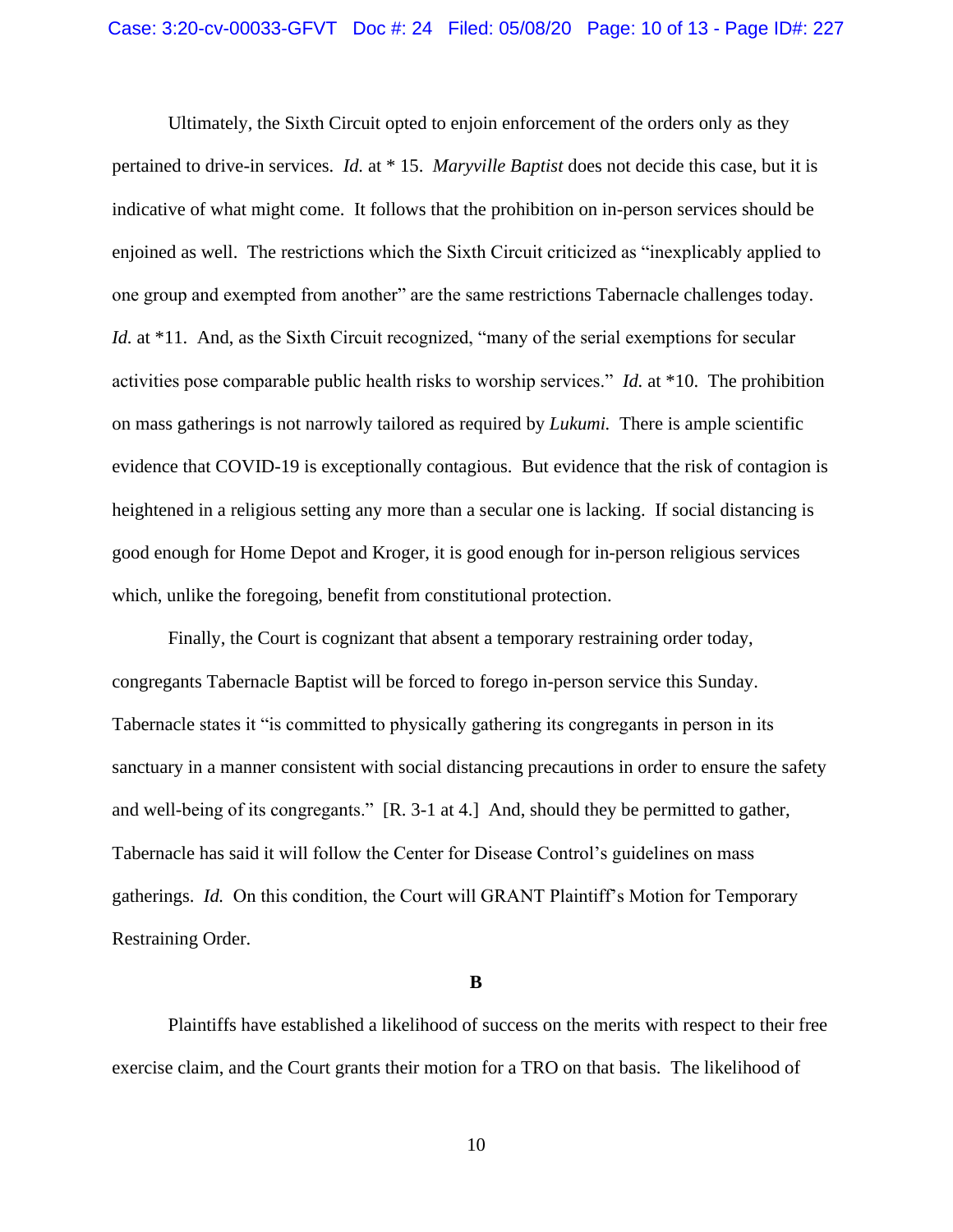success on the merits is largely determinative in constitutional challenges like this one, however, the remaining factors also mitigate in favor of Plaintiffs. As already explained, Tabernacle's injury is irreparable. *See Elrod*, 427 U.S. at 373. To stay the prohibition on mass gatherings with respect to religious services which observe the social distancing guidelines promulgated by the Center for Disease Control, as Tabernacle has promised to do, does not harm the Defendants. Finally, the public interest favors the enjoinment of a constitutional violation. *See Martin-Marietta Corp. v. Bendix Corp.*, 690 F.2d 558, 568 (6th Cir. 1982).

While the Court has granted Plaintiff's and the Attorney General's Motions for a TRO based on the free exercise clause of the First Amendment, that is not the only issue before it. Tabernacle also brings claims grounded in the First Amendment guarantee of freedom to assemble, the Kentucky Constitution, and Kentucky's Religious Freedom Restoration Act. [R. 1] These issues are reserved for another day, and will benefit from briefing from the Defendants.

#### **C**

As a final matter, the Court considers the scope of the TRO. The Attorney General urges the Court to apply its injunction statewide rather than limiting its application to Tabernacle Baptist Church. In *Califano v. Yamasake*, the Supreme Court pointed out that one of the "principles of equity jurisprudence" is that "the scope of injunctive relief is dictated by the extent of the violation established, not by the geographical extent of the plaintiff class." *Rodgers v. Bryant*, 942 F.3d 451 (quoting *Califano v. Yamasake*, 442 U.S. 682 (1979)); *see also Trump v. Int'l Refugee Assist. Project*, 137 S. Ct. 2080, 2087 (2017) (per curiam) ("Crafting a preliminary injunction is an exercise of discretion and judgment, often dependent as much on the equities of a given case as the substance of the legal issues it presents."); *De Beers Consol. Mines Ltd. v. United Stat*es, 325 U.S. 212, 220, 65 S. Ct. 1130, 89 L. Ed. 1566 (1945) ("A preliminary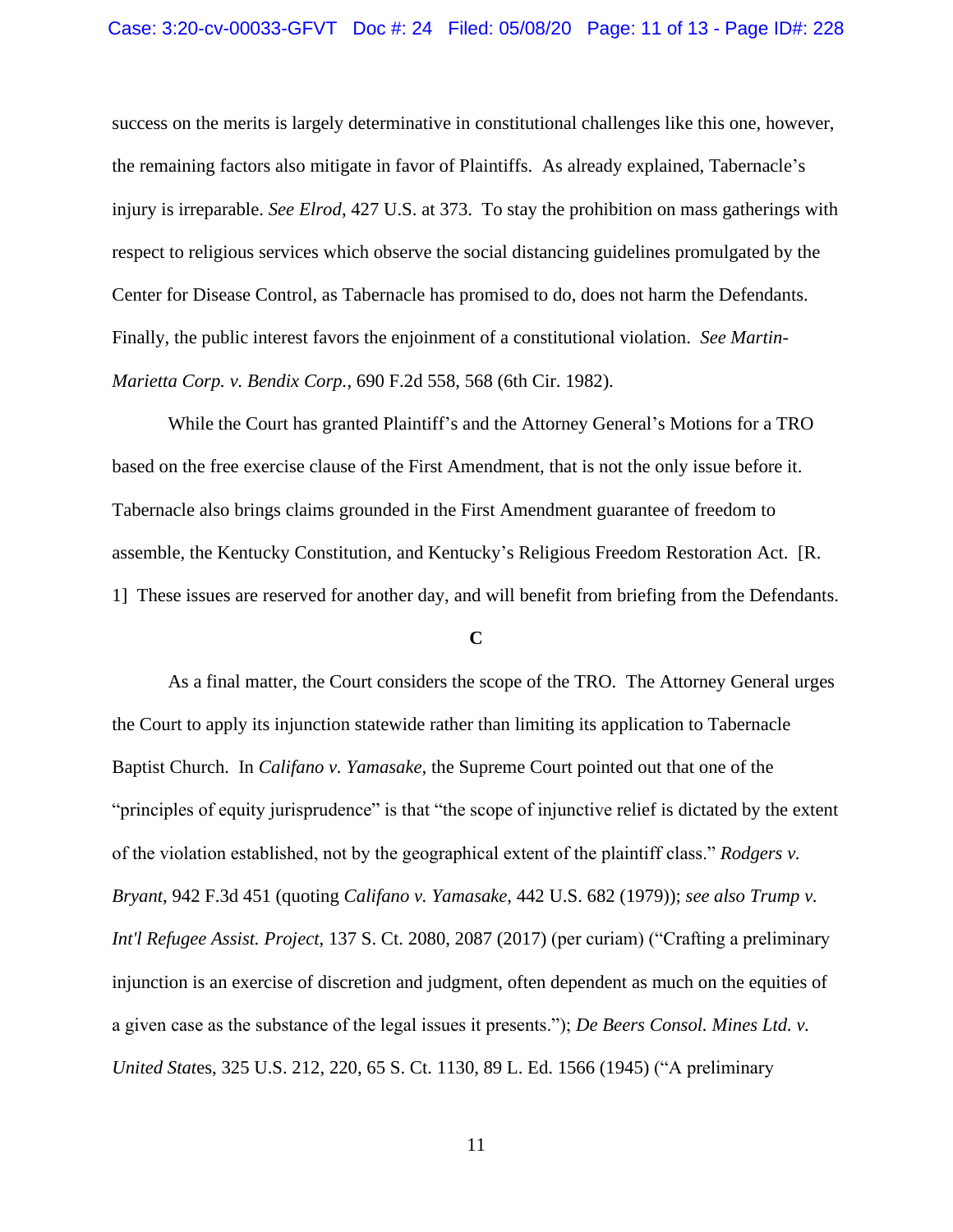injunction is always appropriate to grant intermediate relief of the same character as that which may be granted finally."). In the present case, the Executive Order at issue does not just affect Tabernacle Baptist Church. The Executive Order applies to all churches. Therefore, as the Eighth Circuit has recently upheld, injunctive relief may extend statewide because the violation established impacts the entire state of Kentucky.

### **III**

The Constitution will endure. It would be easy to put it on the shelf in times like this, to be pulled down and dusted off when more convenient. But that is not our tradition. Its enduring quality requires that it be respected even when it is hard.

In light of the foregoing, the Court will grant Plaintiff's Motion for a TRO. But the Court's review at this stage is preliminary. In depth consideration of the constitutional issues at play will require additional briefing from the parties, and particularly a response from Defendants. Expedited consideration is appropriate. Accordingly, and the Court being otherwise sufficiently advised, it is **ORDERED** as follows:

- 1. The Motions for Temporary Restraining Order **[R. 3; R. 13]** are **GRANTED;**
- 2. Defendants are **ENJOINED** from enforcing the prohibition on mass gatherings with respect to any in-person religious service which adheres to applicable social distancing and hygiene guidelines;
- 3. Intervening Plaintiff Attorney General Daniel Cameron's Motion for Emergency Hearing **[R. 13]** is **DENIED AS MOOT**;

4. A telephonic scheduling conference shall be held **Monday, May 11, 2020** at **11:00 a.m.**, with Judge Van Tatenhove sitting in **Frankfort**, Kentucky; and